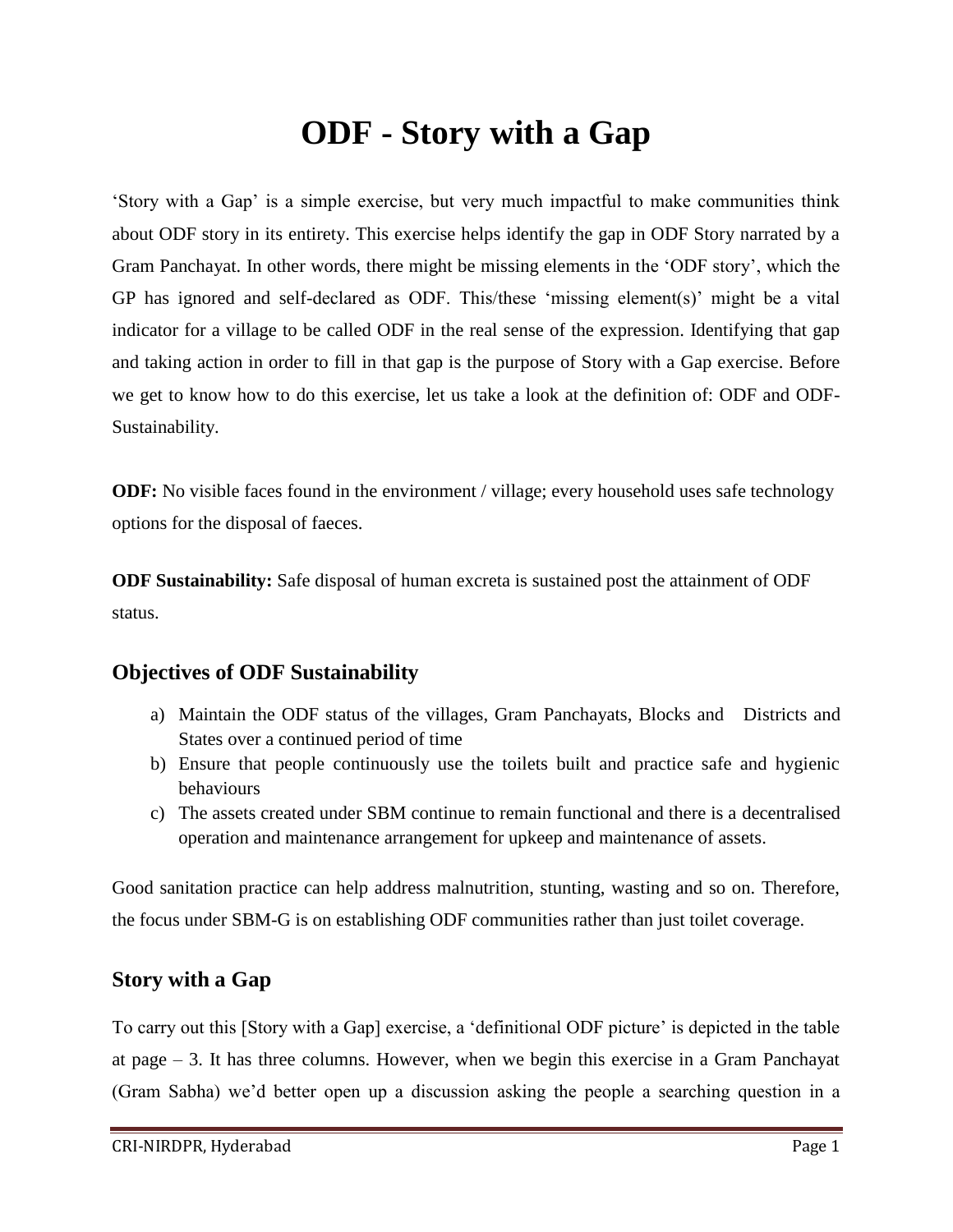humble way. *Is our claim of 'ODF status' an honest reflection of what exists here, or... we have hastened up a little declaring ourselves ODF, when we are yet to reach 'the complete ODF stage'?* In other words, how honest are we, in calling ourselves an 'ODF village'? Do you think there are some gaps in our ODF Story, which we mute and leave unstated?

This will serve as the key question that open up discussions on the gaps – bit by bit. The procedure to carry out this exercise goes like this.

- 1. The third column is preset with vital ODF indicators. Please see the table at page 3.
- 2. The trainer asks the community to fill in the first column that puts across the 'Existing State' of the village with regard to OD/ODF status. This is done for each indicator at every row of column-3, and the response recorded in Column-1.
- 3. If the community members feel that the existing state is exactly in line with the ODF state, they give a tick mark under YES. Repeat it for every indicator in column-3 – one indicator at a time.
- 4. Where YES is ticked, that particular ODF-indicator has been fulfilled at the village in question. Where 'NO' is ticked, the community members have to discuss and fill in Column-2, what action needs to be taken so as to fulfil the requisites of this particular indicator.
- 5. That means in order to narrate the 'ODF Story' of that village as a completed story, what action needs to be taken. This decision is made during the exercise. The (i) action to be taken, (ii) date by which action is to be taken, and (iii) the person in-charge of completing and reporting to the PRI are resolved – and passed as resolution.
- 6. Thus, at the end of this exercise, Column-2 stands as a list of action to be taken so as to become eligible to truly declare ODF status.

This exercise unveils and exposes the gap in the ODF Story narrated by a Gram Panchayat. Then it prods action to be taken in order to tell the ODF story with a sense of completion and accomplishment. This also serves as a kind of ODF status verification exercise, or re-verification exercise.